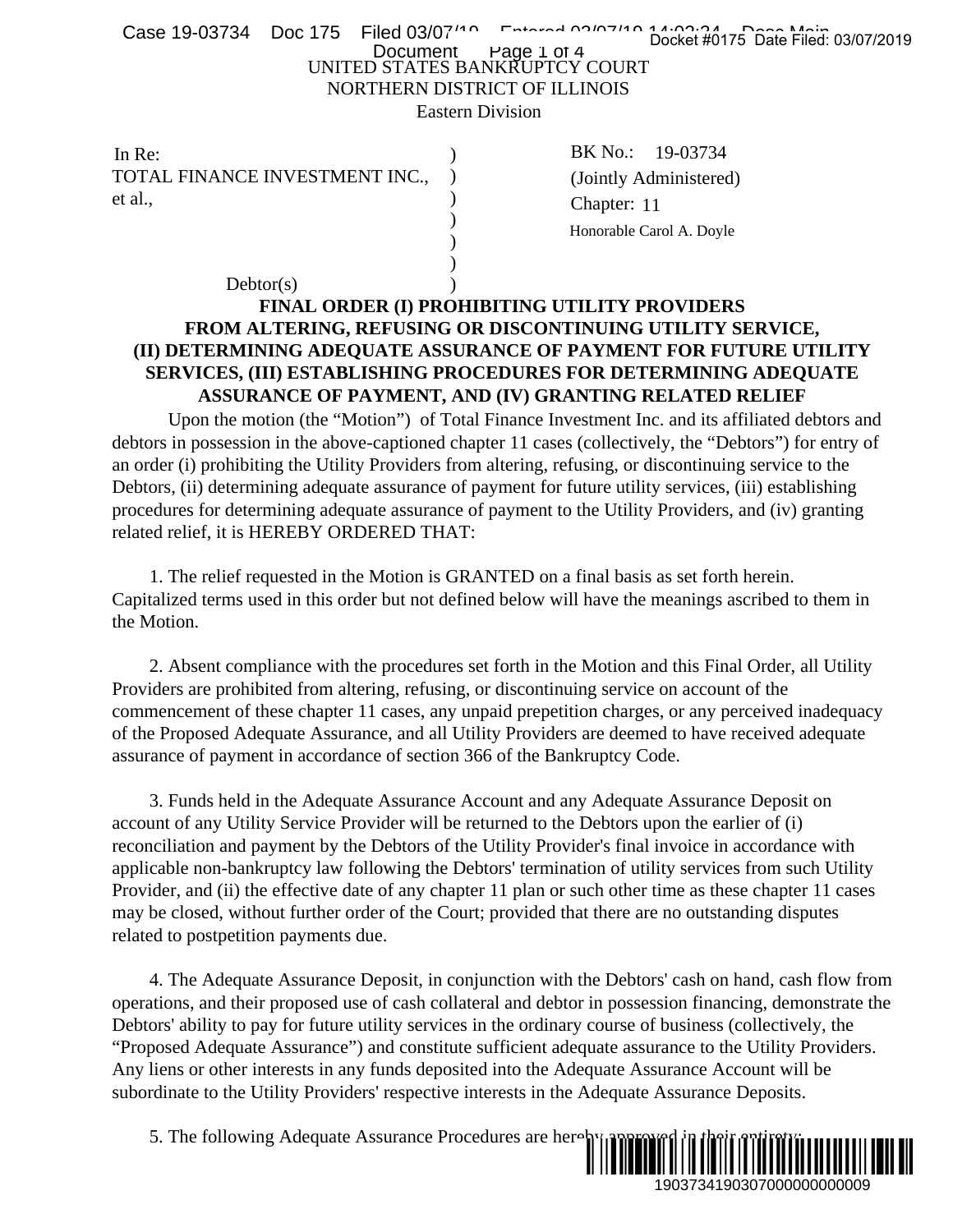(a) Within three (3) business days of the date upon which this Final Order is entered, the Debtors will fax, e-mail, serve by overnight mail, or otherwise expeditiously send a copy of this Motion and the order to each Utility Provider listed on the Utility Service List. Case 19-03734 Doc 175 Filed 03/07/19 Entered 03/07/19 14:02:34 Desc Main Document Page 2 of 4

 (b) Any Utility Provider desiring additional assurances of payment beyond the Adequate Assurance Deposit, whether in the form of deposits, prepayments, or otherwise, must serve a request (an "Additional Assurance Request") so that it is actually received by: (i) the Debtors, Total Finance Investment Inc., 3400 N Pulaski Rd., Chicago, Illinois, 60641, Attn: Kenichiro Hoshika; and (ii) proposed counsel to the Debtors, Sidley Austin LLP, One South Dearborn Street, Chicago, Illinois 60603, Attn: Bojan Guzina and Jackson T. Garvey (collectively, the "Notice Parties").

 (c) Any Additional Assurance Request must: (i) be made in writing; (ii) set forth the account number and location for which utility services are provided; (iii) include a summary of the Debtors' payment history relevant to the affected account(s), including any security deposits; (iv) certify the amount that is equal to two weeks of utility service it provides to the Debtors, calculated as a historical average over the past twelve (12) months; (v) certify that it currently is not paid in advance for its services; (vi) explain why the Utility Provider believes the Debtors' Proposed Adequate Assurance is not sufficient adequate assurance of future payment; and (vii) specify the amount and nature of assurance of payment that would be satisfactory to the Utility Provider.

 (d) If a Utility Provider fails to serve on the Notice Parties an Additional Assurance Request, such Utility Provider will be (i) deemed to have received adequate assurance of payment "satisfactory" to such Utility Provider in compliance with section 366 of the Bankruptcy Code; and (ii) prohibited from discontinuing, altering, or refusing service to, or discriminating against, the Debtors on account of the commencement of the Debtors' chapter 11 cases or any unpaid prepetition charges, or requiring additional assurance of payment other than the Proposed Adequate Assurance.

 (e) Upon the Debtors' receipt of an Additional Assurance Request, the Debtors will have until the later of (i) fourteen (14) days from the receipt of such Additional Assurance Request, and (ii) thirty (30) days from the Petition Date (collectively, the "Resolution Period") to negotiate with such Utility Provider to resolve such Utility Provider's Additional Assurance Request; provided, however, that the Resolution Period may be extended by mutual consent of the Debtors and the Utility Provider.

 (f) The Debtors may, in their sole discretion and without further order of this Court, resolve any Additional Assurance Request by mutual agreement with a Utility Provider if the Debtors determine that such Additional Assurance Request is reasonable, and may, in connection with any such agreement and in their sole discretion, provide a Utility Provider with additional adequate assurance of future payment, which may include but will not be limited to cash deposits, prepayments or other forms of security, in each case, without further order of this Court.

 (g) To the extent any Utility Provider receives any other value from the Debtors as adequate assurance of payment, the Debtors may reduce the Adequate Assurance Deposit maintained in the Adequate Assurance Account on account of such Utility Provider by the amount of such other value.

 (h) If the Debtors determine that the Additional Assurance Request is not reasonable or are unable to reach an alternative resolution with the Utility Provider within Resolution Period, the Debtors will file a motion pursuant to section 366(c) of the Bankruptcy Code (a "Determination Motion") seeking a determination from the Court that the Adequate Assurance Deposit Account, together with any additional consideration the Debtors offer, constitutes adequate assurance of payment.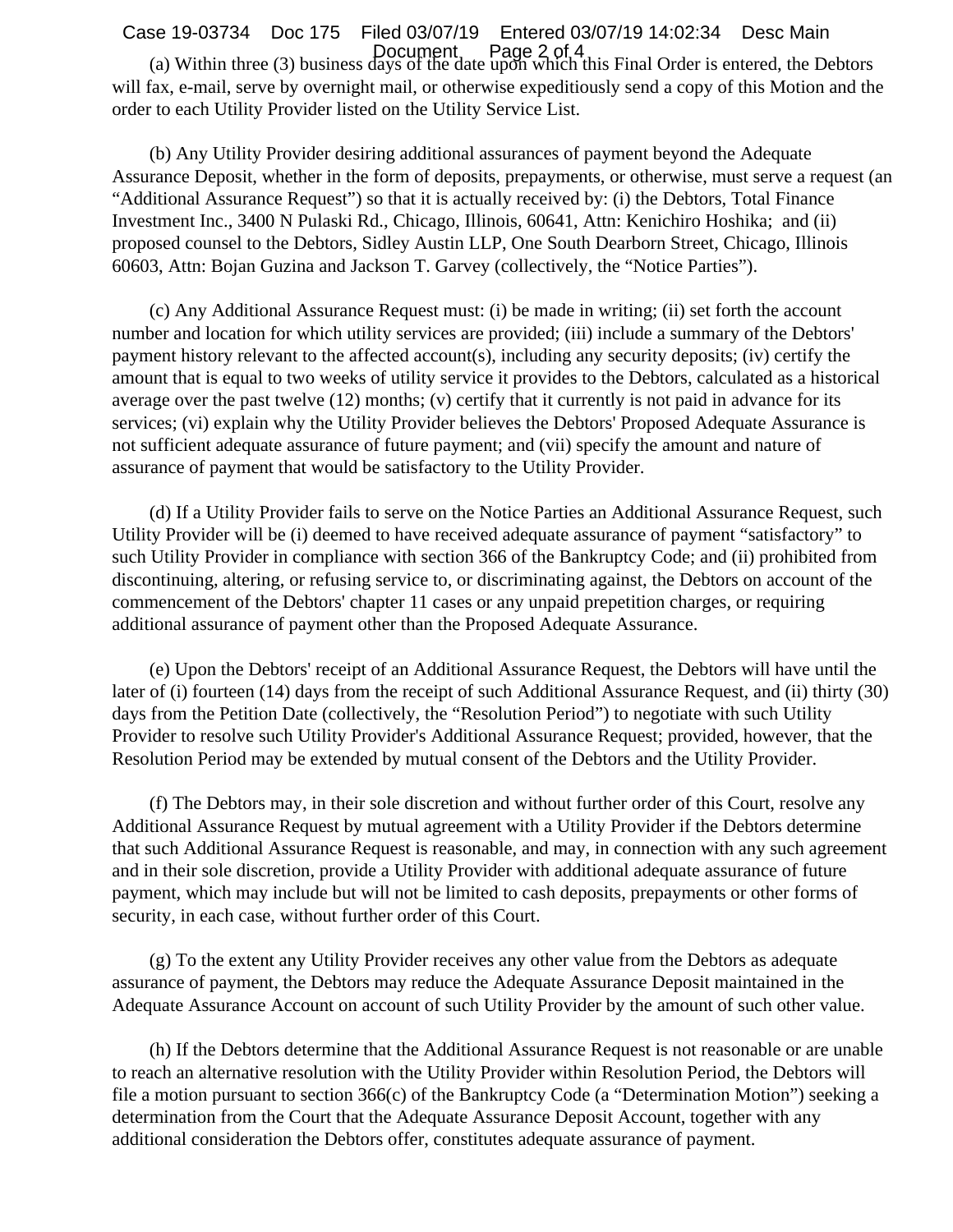## Case 19-03734 Doc 175 Filed 03/07/19 Entered 03/07/19 14:02:34 Desc Main

 (i) Pending resolution of any such Determination Motion, the relevant Utility Provider will be prohibited from altering, refusing, or discontinuing service to the Debtors on account of: (i) unpaid charges for prepetition services; (ii) a pending Additional Assurance Request; (iii) any objections filed in response to the Proposed Adequate Assurance; or (iv) the commencement of these chapter 11 cases. Document Page 3 of 4

 (j) Absent compliance with the Adequate Assurance Procedures and the terms of the Proposed Interim Order and the Proposed Final Order, the Debtors' Utility Providers are prohibited from altering, refusing, or discontinuing service on account of the commencement of these chapter 11 cases and/or any unpaid charges for prepetition services provided to any of the Debtors and are deemed to have received adequate assurance of payment in accordance with section 366 of the Bankruptcy Code.

 6. The Debtors are authorized, in their sole discretion, to amend the Utility Service List attached as Exhibit 1 to this Final Order to add or delete any Utility Provider, and this Final Order will apply to any Utility Provider that is subsequently added to the Utility Service List. Any such amended Utility Service List will be filed with this Court.

 7. The inclusion of any entity on, or the omission of any entity from, the Utility Service List will not be deemed an admission by the Debtors that such entity is or is not a "utility" within the meaning of section 366 of the Bankruptcy Code, and the Debtors reserve all rights and defenses with respect thereto.

 8. For those Utility Providers that are subsequently added to the Utility Service List, the Debtors will serve a copy of this Final Order and the Motion on the subsequently added Utility Provider and deposit one-half of the Debtors' average monthly cost of utility services in the Adequate Assurance Account for the benefit of such Utility Provider, and any such subsequently added entities will make any Additional Assurance Request in accordance with the Adequate Assurance Procedures.

 9. The Debtors may terminate the services of any Utility Provider and are immediately authorized to reduce the Adequate Assurance Deposit by the amount held on account of such terminated Utility Provider; provided that there are no outstanding disputes related to postpetition payments due.

 10. Notwithstanding entry of this Final Order, nothing herein will create, nor is intended to create, any rights in favor of or enhance the status of any claims held by any party.

 11. Notice of the Motion will be deemed good and sufficient notice of such Motion, and the requirements of Bankruptcy Rule 6004(a) and the Local Rules for the United States Bankruptcy Court for the Northern District of Illinois are satisfied by such notice.

 12. Notwithstanding Bankruptcy Rule 6004(h), the terms and conditions of this Final Order are immediately effective and enforceable upon its entry.

Enter:

Caul Sale

Honorable Carol A. Doyle Dated: March 07, 2019 United States Bankruptcy Judge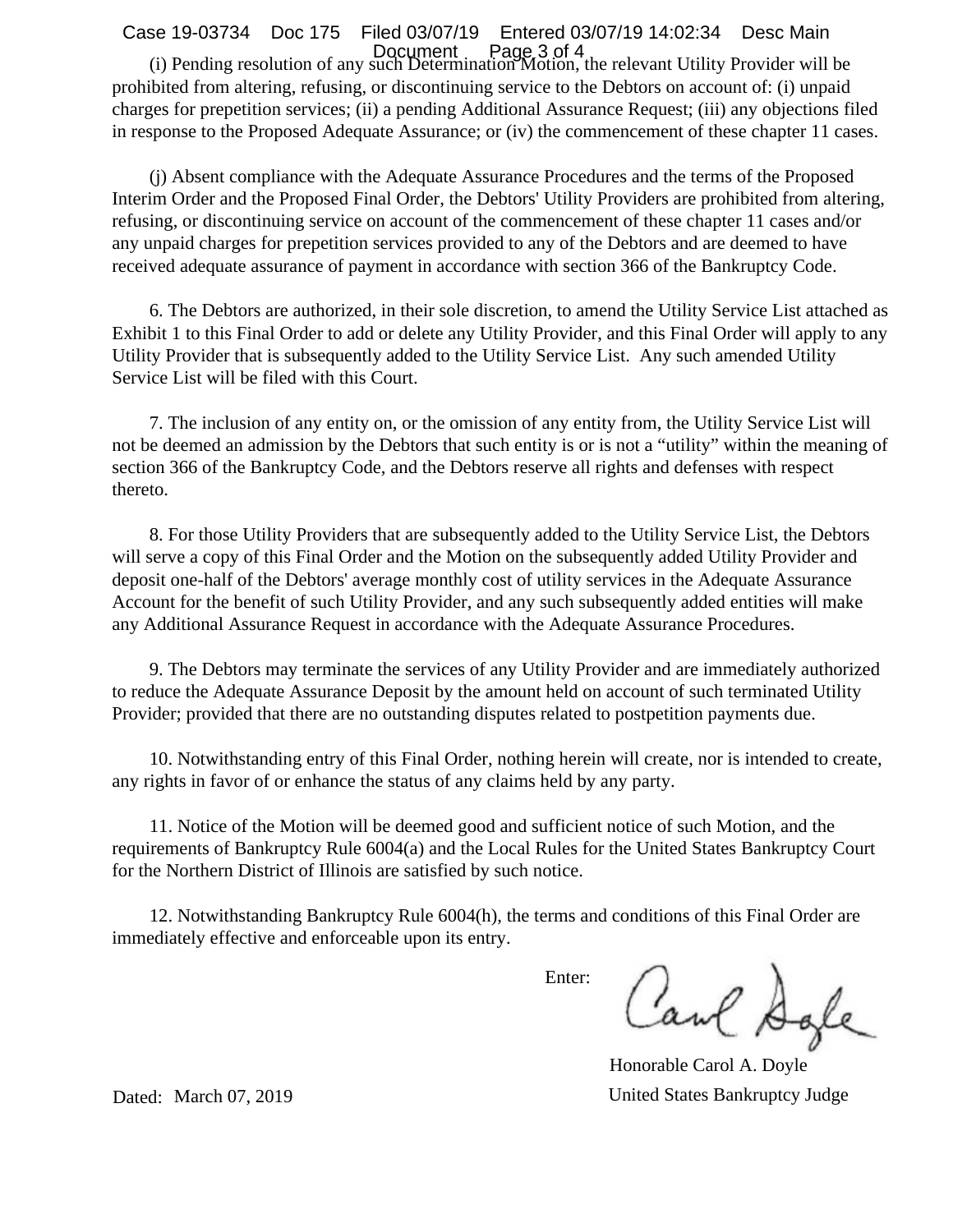Case 19-03734 Doc 175 Filed 03/07/19 Entered 03/07/19 14:02:34 Desc Main Page 4 of 4

# **Prepared by:**

Bojan Guzina (ARDC # 6277585) Jackson T. Garvey (ARDC #6320652) One South Dearborn Street Chicago, Illinois 60603 Telephone: (312) 853-7000 Facsimile: (312) 853-7036

PROPOSED ATTORNEYS FOR THE DEBTORS AND DEBTORS IN POSSESSION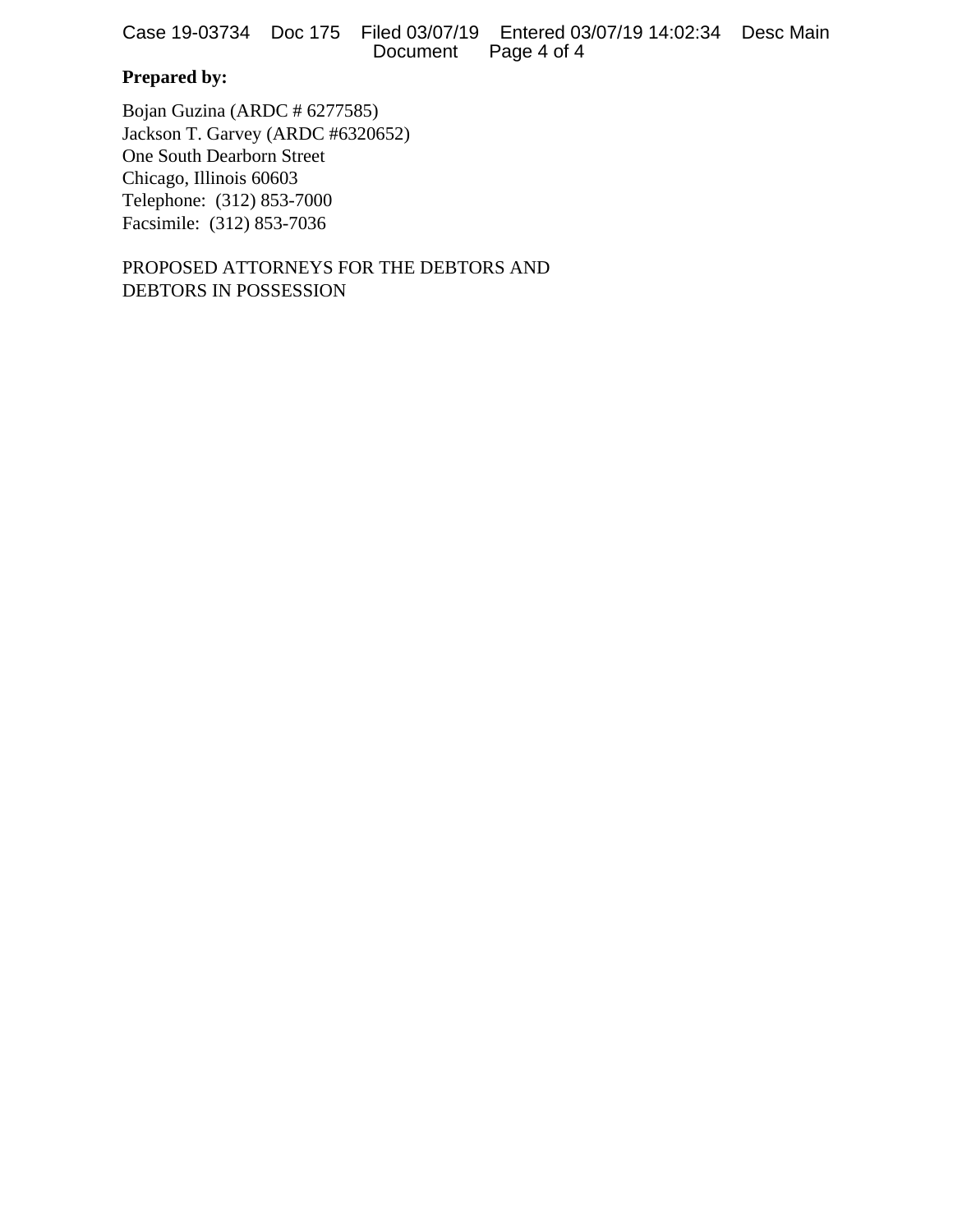Case 19-03734 Doc 175-1 Filed 03/07/19 Entered 03/07/19 14:02:34 Desc to Attach PDF Page 1 of 5

# Exhibit 1 **Utility Service List**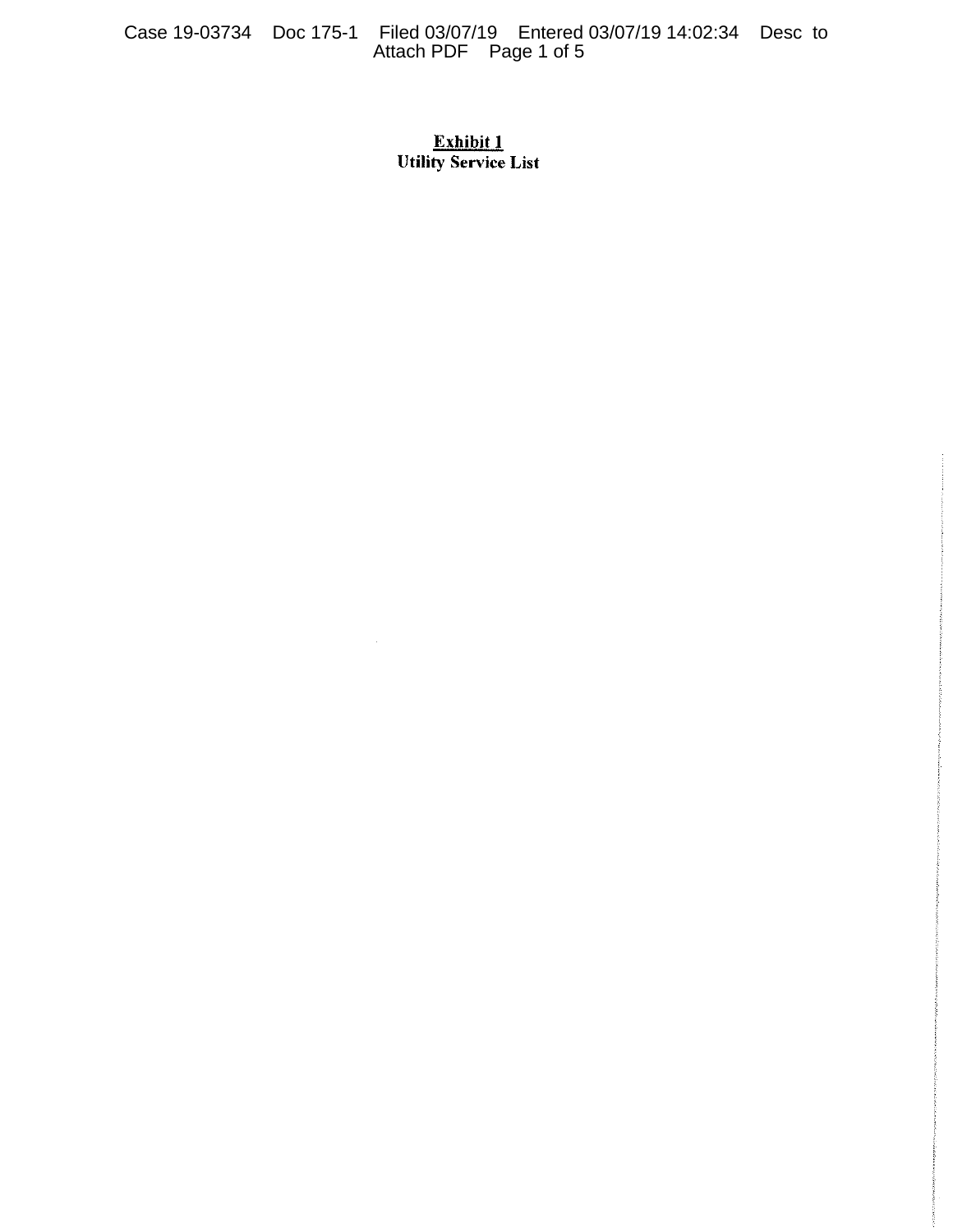#### Case 19-03734 Doc 175-1 Filed 03/07/19 Entered 03/07/19 14:02:34 Desc to Attach PDF Page 2 of 5

| <b>Utility Provider</b>       | Account Number   | <b>Address</b>                          | <b>Service Type</b> | <b>Average Half</b><br><b>Month Expense</b> |
|-------------------------------|------------------|-----------------------------------------|---------------------|---------------------------------------------|
| Nicor Gas                     | 85-32-93-7624-9  | PO Box 5407 Carol Stream IL 60197       | Gas                 | \$3,250                                     |
| Nicor Gas                     | 11-00-97-60098   | PO Box 5407 Carol Stream IL 60197       | Gas                 |                                             |
| Nicor Gas                     | 22-83-07-5424 2  | PO Box 5407 Carol Stream IL 60197       | Gas                 |                                             |
| Nicor Gas                     | 06-70-04-6790 2  | PO Box 5407 Carol Stream IL 60197       | <b>Gas</b>          |                                             |
| Nicor Gas                     | 52-24-73-3584 8  | PO Box 5407 Carol Stream IL 60197       | Gas                 |                                             |
| Nicor Gas                     | 01-31-58-2511 5  | PO Box 5407 Carol Stream IL 60197       | Gas                 |                                             |
| Nicor Gas                     | 68-08-59-01889   | PO Box 5407 Carol Stream IL 60197       | Gas                 |                                             |
| Nicor Gas                     | 68-34-98-96859   | PO Box 5407 Carol Stream IL 60197       | Cas                 |                                             |
| North Shore Gas               | 0605185113-00014 | PO Box 2968 Milwaukee WI 53201          | Gas                 |                                             |
| North Shore Gas               | 0610074907-00001 | PO Box 2968 Milwaukee WI 53201          | Cas                 | \$4,000                                     |
| North Shore Gas               | 0610074907-00002 | PO Box 2968 Milwaukee WI 53201          | Gas                 |                                             |
| People's Gas                  | 0610074907-00006 | PO Box 2968 Milwaukee WI 53201          | Cas                 |                                             |
| People's Gas                  | 0605185113-00017 | PO Box 2968 Milwaukee WI 53201          | Gas                 |                                             |
| People's Gas                  | 0605185113-00015 | PO Box 2968 Milwaukee WI 53201          | Gas                 |                                             |
| People's Gas                  | 0605185113-00016 | PO Box 2968 Milwaukee WI 53201          | Gas                 |                                             |
| People's Gas                  | 0610074907-00005 | PO Box 2968 Milwaukee WI 53201          | Gas                 | \$3,200                                     |
| People's Gas                  | 0610074907-00004 | PO Box 2968 Milwaukee WI 53201          | Gas                 |                                             |
| People's Gas                  | 0601335983-00001 | PO Box 2968 Milwaukee WJ 53201          | Cas                 |                                             |
| People's Gas                  | 0608271237-00001 | PO Box 2968 Milwaukee WI 53201          | Gas                 |                                             |
| We Energies                   | 0251-850-281     | P.O. Box 90001 Milwaukee WI 53290       | Gas                 |                                             |
| We Energies                   | 8253-303-498     | P.O. Box 90001 Milwaukee WI 53290       | Gas                 | 3950                                        |
| ComEd                         | 611488049        | PO Box 6111 Carol Stream, IL 60197-6111 | Electric            |                                             |
| ComEd                         | 3559748018       | PO Box 6111 Carol Stream, IL 60197-6111 | Electric            | \$1,350                                     |
| ComEd                         | 3559042011       | PO Box 6111 Carol Stream, IL 60197-6111 | Electric            |                                             |
| Constellation NewEnergy, Inc. | 8400717          | P.O. Box 4640 Carol Stream, IL 60197    | Electric            |                                             |
| Constellation NewEnergy, Inc. | 8400718          | P.O. Box 4640 Carol Stream, IL 60197    | Electric            |                                             |
| Constellation NewEnergy, Inc. | 8400738          | P.O. Box 4640 Carol Stream, IL 60197    | Electric            |                                             |
| Constellation NewEnergy, Inc. | 8400742          | P.O. Box 4640 Carol Stream, IL 60197    | Electric            |                                             |
| Constellation NewEnergy, Inc. | 8400736          | P.O. Box 4640 Carol Stream, IL 60197    | Electric            | \$10,500                                    |
| Constellation NewEnergy, Inc. | 8400735          | P.O. Box 4640 Carol Stream, IL 60197    | Electric            |                                             |
| Constellation NewEnergy, Inc. | 8400731          | P.O. Box 4640 Carol Stream, IL 60197    | Electric            |                                             |
| Constellation NewEnergy, Inc. | 8400733          | P.O. Box 4640 Carol Stream, IL 60197    | Electric            |                                             |
| Constellation NewEnergy, Inc. | 8400732          | P.O. Box 4640 Carol Stream, IL 60197    | Electric            |                                             |
| Constellation NewEnergy, Inc. | 8400740          | P.O. Box 4640 Carol Stream, IL 60197    | Electric            |                                             |
| Constellation NewEnergy, Inc. | 8400741          | P.O. Box 4640 Carol Stream, IL 60197    | Electric            |                                             |
| Constellation NewEnergy, Inc. | 8400739          | P.O. Box 4640 Carol Stream, IL 60197    | Electric            |                                             |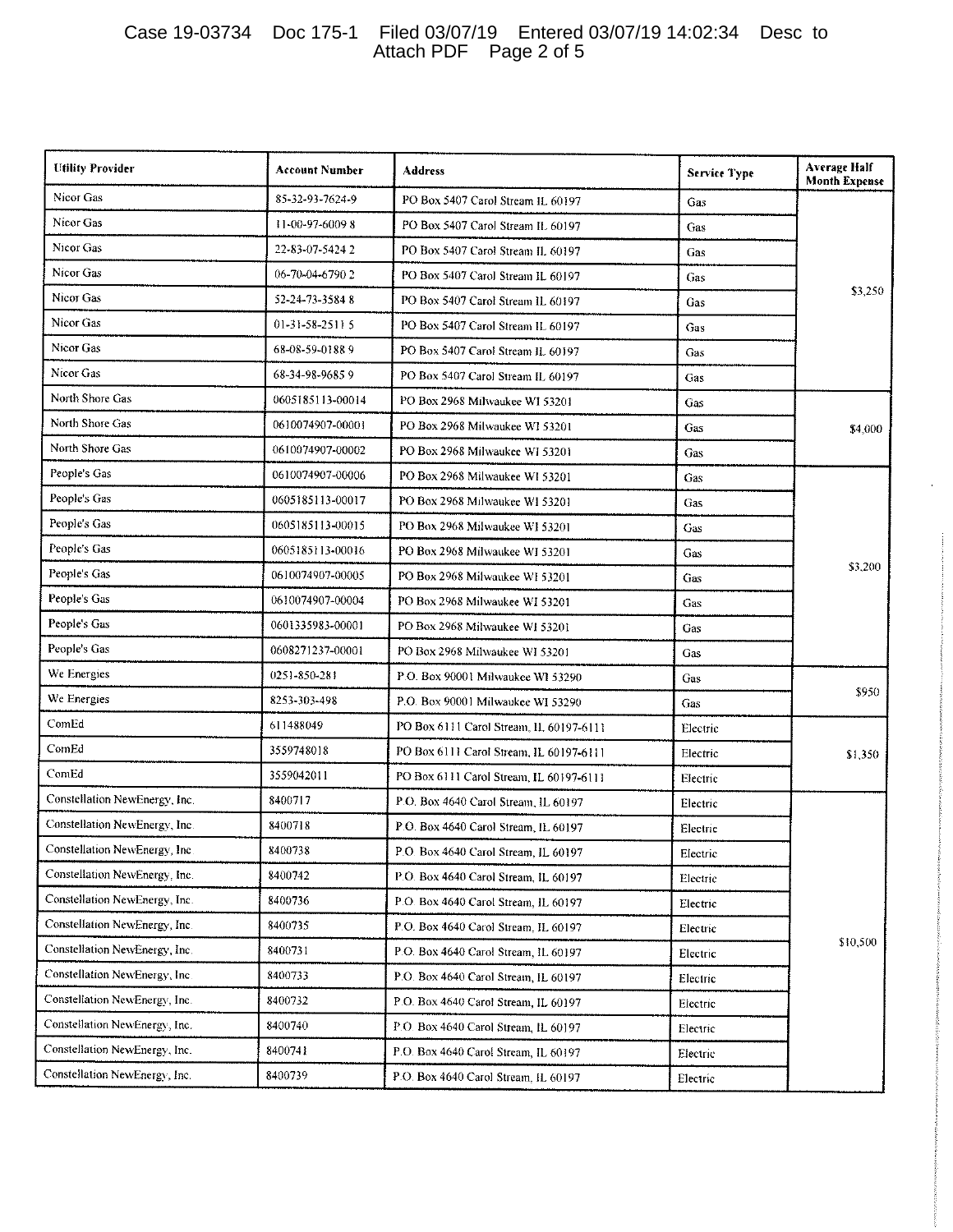### Case 19-03734 Doc 175-1 Filed 03/07/19 Entered 03/07/19 14:02:34 Desc to Attach PDF Page 3 of 5

| <b>Utility Provider</b>        | Account Number     | <b>Address</b>                                   | <b>Service Type</b>  | <b>Average Half</b><br><b>Month Expense</b> |
|--------------------------------|--------------------|--------------------------------------------------|----------------------|---------------------------------------------|
| Constellation NewEnergy, Inc.  | 8400737            | P.O. Box 4640 Carol Stream, IL 60197             | Electric             |                                             |
| Constellation NewEnergy, Inc.  | 8400734            | P.O. Box 4640 Carol Stream, IL 60197             | Electric             |                                             |
| We Energies                    | 0251-850-281       | PO Box 90001 Milwaukee, WI 53290                 | Electric             | \$950                                       |
| We Energies                    | 8253-303-498       | PO Box 90001 Milwaukee, WI 53290                 | Electric             |                                             |
| Bureau of Water & Sewerage     | 50202850           | 4949 W Cermak Rd Cicero IL 60804                 | <b>Water</b>         |                                             |
| Bureau of Water & Sewerage     | 50202851           | 4949 W Cermak Rd Cicero IL 60804                 | Water                | \$205                                       |
| City of Aurora                 | 192041-70499       | PO Box 2697 Aurora IL 60507                      | Water                | \$550                                       |
| City of Chicago                | 496982-496982      | Dept of Finance-Utility PO 6330 Chicago IL 60680 | Water                |                                             |
| City of Chicago                | 911979-548895      | Dept of Finance-Utility PO 6330 Chicago IL 60680 | Water                |                                             |
| City of Chicago                | 602562-170002      | Dept of Finance-Utility PO 6330 Chicago IL 60680 | Water                |                                             |
| City of Chicago                | 496314-496314      | Dept of Finance-Utility PO 6330 Chicago IL 60680 | Water                | \$550                                       |
| City of Chicago                | 651951-493630      | Dept of Finance-Utility PO 6330 Chicago IL 60680 | Water                |                                             |
| City of Chicago                | 1104488-664373     | Dept of Finance-Utility PO 6330 Chicago IL 60680 | Water                |                                             |
| City of Chicago                | 1074778-469872     | Dept of Finance-Utility PO 6330 Chicago IL 60680 | Water                |                                             |
| City of Elgin                  | 410435-6304        | PO Box 88025 Chicago IL 60680                    | <b>Water</b>         | \$500                                       |
| City of Elgin                  | 410440-6305        | PO Box 88025 Chicago IL 60680                    | Water                |                                             |
| City of Elgin                  | 450685-6300        | PO Box 88025 Chicago II. 60680                   | Water                |                                             |
| City of Joliet                 | 201141-74790       | PO Box 5001 Joliet IL 60434                      | Water                | \$50                                        |
| City of Milwaukee              | 399-0219.300       | PO Box 3268 Milwaukee WI 53201                   | Water                |                                             |
| City of Milwaukee              | 399-0220.300       | PO Box 3268 Milwaukee WI 53201                   | Water                | \$425                                       |
| City of Milwaukee              | 399-0221.300       | PO Box 3268 Milwaukee WI 53201                   | Water                |                                             |
| City of Waukegan Water Billing | 2435907            | Water Billing PO Box 2602 Bedford Park IL 60499  | W ater               |                                             |
| City of Waukegan Water Billing | 2523017            | Water Billing PO Box 2602 Bedford Park IL 60499  | Water                | \$95                                        |
| City of Waukegan Water Billing | 2515717            | Water Billing PO Box 2602 Bedford Park IL 60499  | Water                |                                             |
| Fox Metro Wrd                  | D01-2042           | 682 State Route 31 Oswego IL 60543               | Water                | \$750                                       |
| Fox Metro Wrd                  | A70-2380           | PO Box 160 Aurora IL 60507-0160                  | Water                |                                             |
| Village of Melrose Park        | 330730-012         | PO Box 1506 Melrose Park IL 60161                | Water                | \$311                                       |
| Village of Palatine            | 545340505-002      | 200 East Wood Street Palatine IL 60067           | Water                | \$46                                        |
| AT&T                           | 630 499-8178 475 1 | PO Box 5080 Carol Stream IL 60197                | Internet / Telephone | \$2,400                                     |
| AT&T                           | 630 585-8423 509 6 | PO Box 5080 Carol Stream IL 60197                | Internet / Telephone |                                             |
| AT&T                           | 630 820-5341 056 4 | PO Box 5080 Carol Stream IL 60197                | Internet / Telephone |                                             |
| AT&T                           | 630 820-5341 056 4 | PO Box 5080 Carol Stream IL 60197                | Internet / Telephone |                                             |
| AT&T                           | 630 820-5341 056 4 | PO Box 5080 Carol Stream IL 60197                | Internet / Telephone |                                             |
| AT&T                           | 630 820-5341 056 4 | PO Box 5080 Carol Stream IL 60197                | Internet / Telephone |                                             |
| AT&T                           | 630 820-5341 056 4 | PO Box 5080 Carol Stream IL 60197                | Internet / Telephone |                                             |
| AT&T                           | 630 820-5341 056 4 | PO Box 5080 Carol Stream IL 60197                | Internet / Telephone |                                             |
| AT&T                           | 630 820-5341 056 4 | PO Box 5080 Carol Stream IL 60197                | Internet / Telephone |                                             |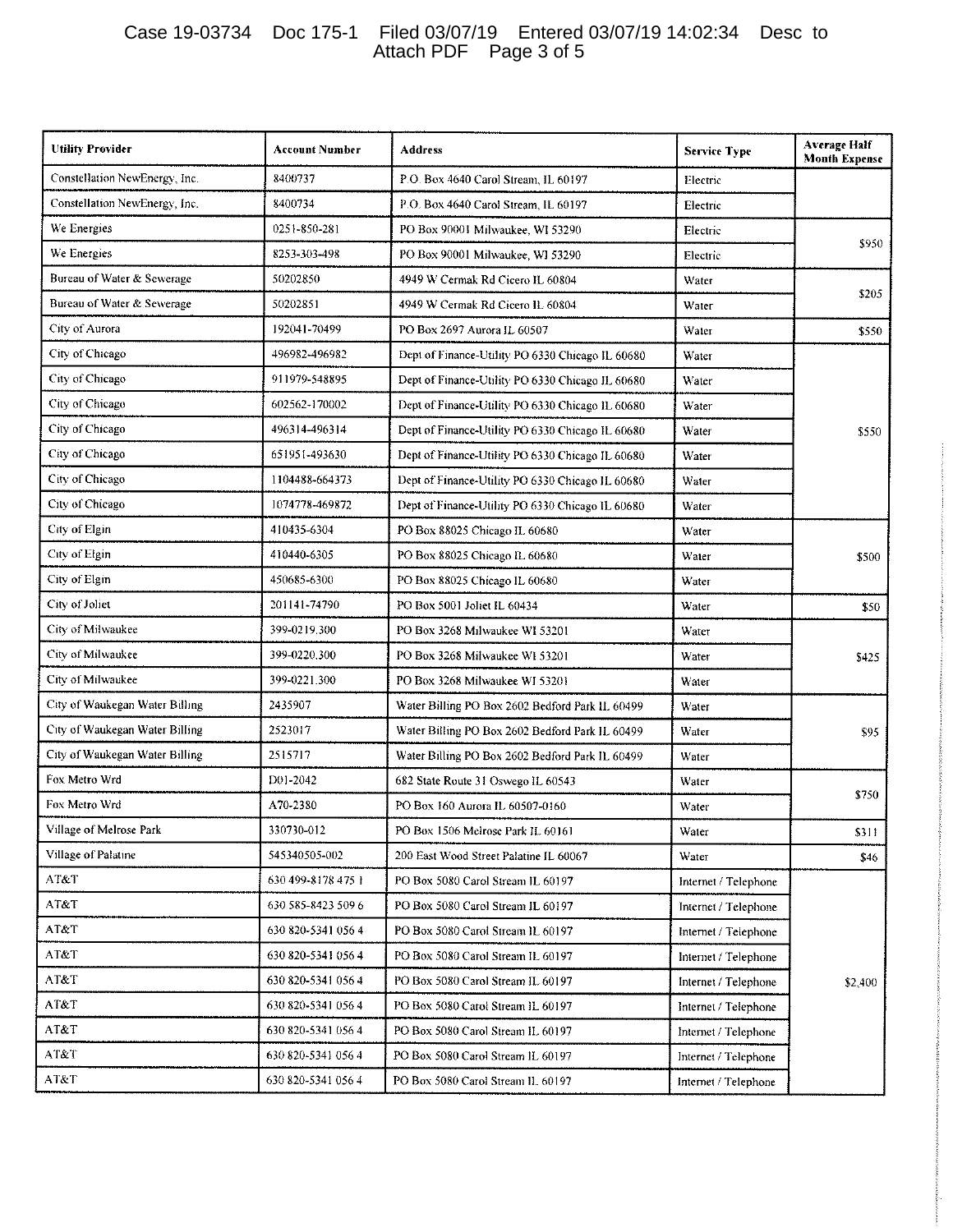### Case 19-03734 Doc 175-1 Filed 03/07/19 Entered 03/07/19 14:02:34 Desc to Attach PDF Page 4 of 5

| <b>Utility Provider</b> | Account Number       | <b>Address</b>                    | <b>Service Type</b>  | <b>Average Half</b><br><b>Month Expense</b> |
|-------------------------|----------------------|-----------------------------------|----------------------|---------------------------------------------|
| AT&T                    | 815 773-1019 506 6   | PO Box 5080 Carol Stream IL 60197 | Internet / Telephone |                                             |
| AT&T                    | 630 820-5341 056 4   | PO Box 5080 Carol Stream IL 60197 | Internet / Telephone |                                             |
| AT&T                    | 630 820-5341 056 4   | PO Box 5080 Carol Stream IL 60197 | Internet / Telephone |                                             |
| AT&T                    | 847 221 - 2923 074 1 | PO Box 5080 Carol Stream IL 60197 | Internet / Telephone |                                             |
| AT&T                    | 630 820-5341 056 4   | PO Box 5080 Carol Stream IL 60197 | Internet / Telephone |                                             |
| AT&T                    | 630 820-5341 056 4   | PO Box 5080 Carol Stream IL 60197 | Internet / Telephone |                                             |
| AT&T                    | 630 820-5341 056 4   | PO Box 5080 Carol Stream IL 60197 | Internet / Telephone |                                             |
| AT&T                    | 630 820-5341 056 4   | PO Box 5080 Carol Stream IL 60197 | Internet / Telephone |                                             |
| AT&T                    | 414 282-9095 433 6   | PO Box 5080 Carol Stream IL 60197 | Internet / Telephone |                                             |
| AT&T                    | 773 539-3521 948 3   | PO Box 5080 Carol Stream IL 60197 | Internet / Telephone |                                             |
| AT&T                    | 773 267-9800 107 3   | PO Box 5080 Carol Stream IL 60197 | Internet / Telephone |                                             |
| AT&T                    | 773 283-5866 469 3   | PO Box 5080 Carol Stream IL 60197 | Internet / Telephone |                                             |
| AT&T                    | 630 499-8178 475 1   | PO BOX 5014 Carol Stream 60197    | Internet / Telephone |                                             |
| AT&T                    | 773 685-1083 340 8   | PO Box 5080 Carol Stream IL 60197 | Internet / Telephone |                                             |
| AT&T                    | 157070983            | PO BOX 5014 Carol Stream 60197    | Internet / Telephone | \$54                                        |
| Comcast                 | 8771 20 060 1518992  | PO Box 3001 Southeastern PA 19398 | Internet / Telephone |                                             |
| Comcast                 | 8771 20 060 1517861  | PO Box 3001 Southeastern PA 19398 | Internet / Telephone |                                             |
| Comcast                 | 8771 20 124 0428841  | PO Box 3001 Southeastern PA 19398 | Internet / Telephone |                                             |
| Comcast                 | 8771 30 041 1305570  | PO Box 3001 Southeastern PA 19398 | Internet / Telephone |                                             |
| Comcast                 | 8771 20 032 0836535  | PO Box 3001 Southeastern PA 19398 | Internet / Telephone |                                             |
| Comcast                 | 8771 20 032 0923283  | PO Box 3001 Southeastern PA 19398 | Internet / Telephone |                                             |
| Comcast                 | 8771 20 142 0988689  | PO Box 3001 Southeastern PA 19398 | Internet / Telephone |                                             |
| Comcast                 | 8771 30 022 1287067  | PO Box 3001 Southeastern PA 19398 | Internet / Telephone |                                             |
| Comcast                 | 8771 10 123 1009735  | PO Box 3001 Southeastern PA 19398 | Internet / Telephone |                                             |
| Comcast                 | 8771 10 019 1191624  | PO Box 3001 Southeastern PA 19398 | Internet / Telephone |                                             |
| Comcast                 | 8771 10 019 1215019  | PO Box 3001 Southeastern PA 19398 | Internet / Telephone |                                             |
| Comcast                 | 8771 10 019 1283942  | PO Box 3001 Southeastern PA 19398 | Internet / Telephone | \$1,700                                     |
| Comcast                 | 8771 20 168 0342635  | PO Box 3001 Southeastern PA 19398 | Internet / Telephone |                                             |
| Comcast                 | 8771 30 004 2653844  | PO Box 3001 Southeastern PA 19398 | Internet / Telephone |                                             |
| Comcast                 | 8771 30 021 2443059  | PO Box 3001 Southeastern PA 19398 | Internet / Telephone |                                             |
| Comcast                 | 8771 30 004 2598783  | PO Box 3001 Southeastern PA 19398 | Internet / Telephone |                                             |
| Comcast                 | 8771 30 004 2645782  | PO Box 3001 Southeastern PA 19398 | Internet / Telephone |                                             |
| Comcast                 | 8771 30 051 1732517  | PO Box 3001 Southeastern PA 19398 | Internet / Telephone |                                             |
| Comcast                 | 8771 30 052 1660880  | PO Box 3001 Southeastern PA 19398 | Internet / Telephone |                                             |
| Comcast                 | 8771 20 060 1518992  | PO Box 3001 Southeastern PA 19398 | Internet / Telephone |                                             |
| Comcast                 | 8771 20 060 1517861  | PO Box 3001 Southeastern PA 19398 | Internet / Telephone |                                             |
| Comcast                 | 8771 20 124 0428841  | PO Box 3001 Southeastern PA 19398 | Internet / Telephone |                                             |